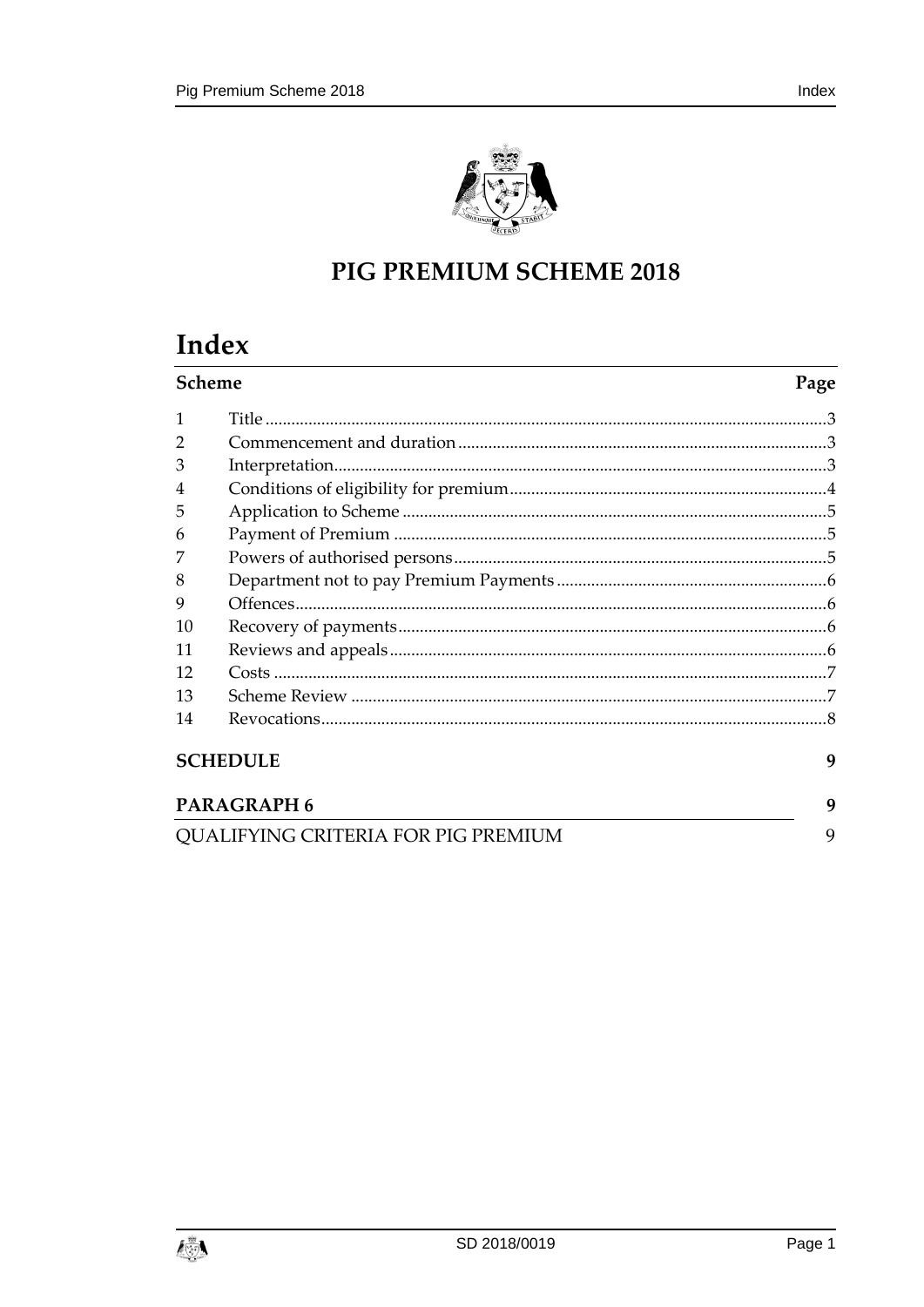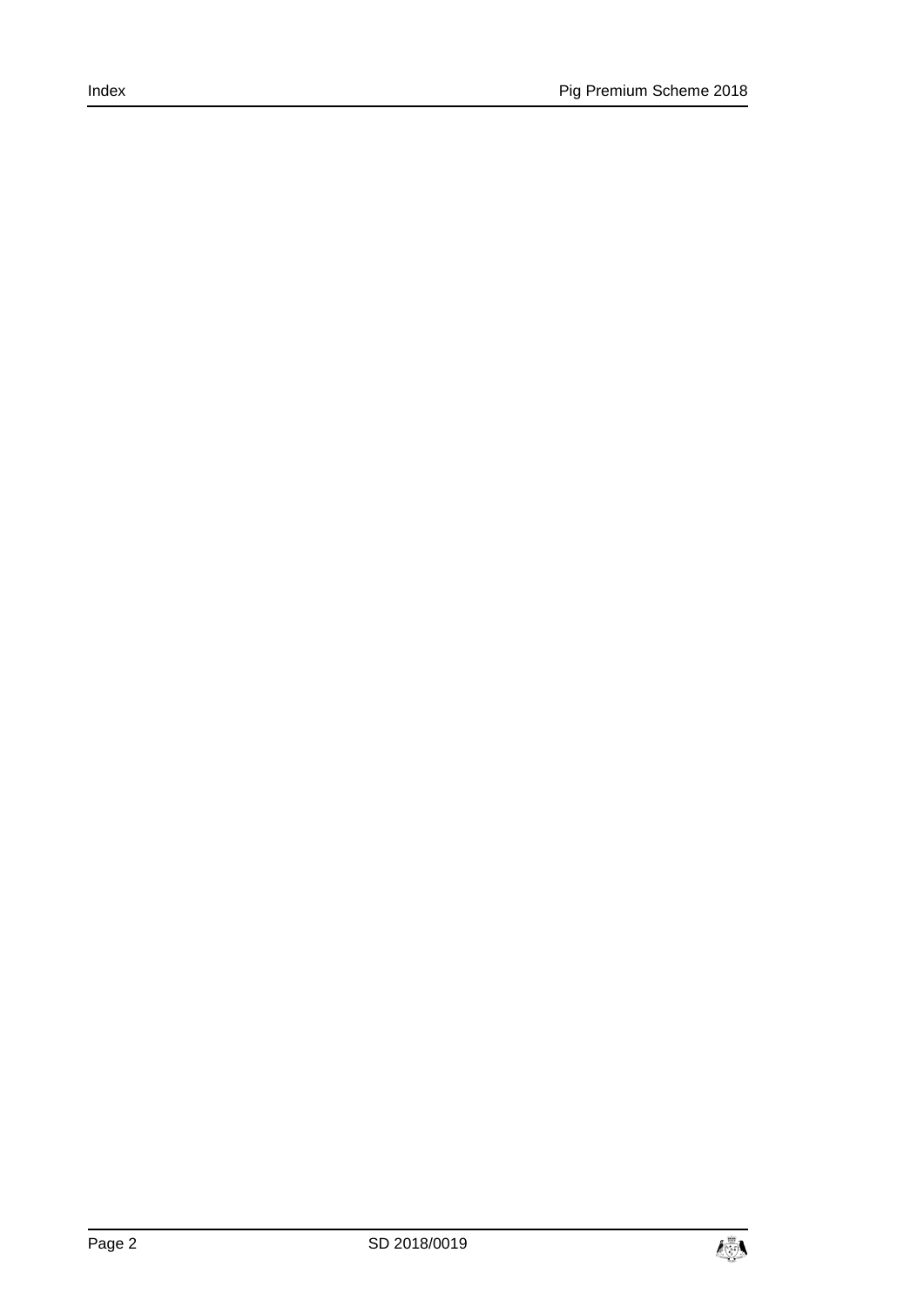Statutory Document No. 2018/0019



*Financial Provisions and Currency Act 2011*

# **PIG PREMIUM SCHEME 2018**

*Approved by Tynwald: 20 March 2018 Coming into Operation: 1 April 2018*

The Department of Environment, Food and Agriculture makes the following Scheme, having obtained Treasury concurrence<sup>1</sup>, under section 3 of the Financial Provisions and Currency Act 2011<sup>2</sup> .

## <span id="page-2-0"></span>**1 Title**

This Scheme is the Pig Premium Scheme 2018.

## <span id="page-2-1"></span>**2 Commencement and duration**

- (1) If approved by Tynwald, this Scheme comes into operation on 1 April 2018.
- (2) This Scheme will cease to have effect on 31 March 2023 or a date notified following review under paragraph 13.

# <span id="page-2-2"></span>**3 Interpretation**

In this Scheme—

- "**applicant**" means a pig producer on the Island seeking financial assistance under this Scheme;
- "**authorised officer**" means a person authorised in writing by the Department to exercise the powers set out in this Scheme;
- "**benchmarking**" means the practice of measuring the financial health and physical performance of a farming business compared to previous performance and against similar farming businesses;
- "**Department**" means the Department of Environment, Food and Agriculture;
- **"direct sale"** means a sale where the carcase is processed by Isle of Man Meats and returned to the producer for onward sale;

 $\overline{a}$ 

<sup>1</sup> As required under s. 3(2)(b) of the Act

<sup>2</sup> AT 21 of 2011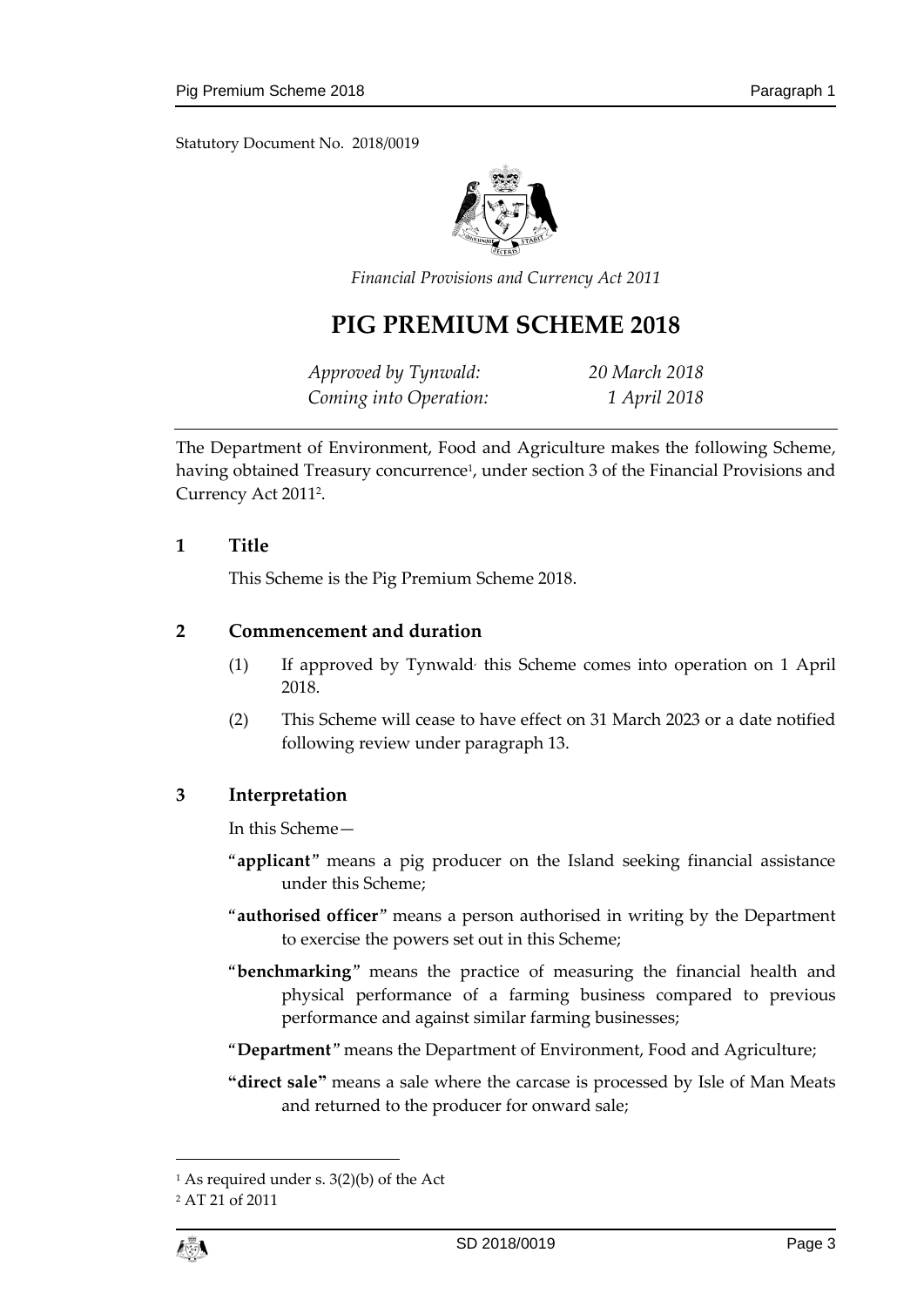- **"premium"** means a payment under this Scheme in accordance with paragraphs 4 to 6;
- "**recipient**" means an applicant under the Scheme who meets the requirements of, and is receiving monies under, this Scheme;
- "**Red Tractor assurance**" means the food assurance scheme, operated by Assured Food Standards Board, a not-for-profit company established in England and Wales, covers food production, packaging, storage and transport, developed by experts on safety, hygiene and animal welfare;
- "**Scheme year**" means a period beginning on 1 April in one year and ending on 31 March in the following year.

## <span id="page-3-0"></span>**4 Conditions of eligibility for premium**

- (1) Premium is payable only for pigs slaughtered at an approved Meat Plant.
- (2) Pigs are eligible for premium in the event that they satisfy the criteria in the Schedule.
- (3) Premium shall only be payable where the pig has been reared on an agricultural holding certified by a certification body approved by the Assured Food Standards Board under the Red Tractor assurance standards for pigs in force for the time being.
- (4) An applicant under this Scheme must retain, and review on an annual basis, the following documents —
	- (a) a herd health plan;
	- (b) a nutrient (fertiliser) management plan; and
	- (c) a written measurement system to facilitate benchmarking, indicating objectives and outcomes which can be assessed against the business and details of which are contained in the guidance to this Scheme,

and such documents must be produced to a standard acceptable to the Department.

- (5) For the purposes of this paragraph —
- "**herd health plan**" means a plan which proactively manages and improves the health and welfare of livestock, established and implemented in conjunction with a veterinary surgeon, details of which are contained in guidance prepared by the Department in respect of this Scheme; and
- "**nutrient (fertiliser) management plan**" means a plan that includes a map of the holding identifying where manure may or may not be applied, details of which are contained in guidance prepared by the Department in respect of this Scheme.

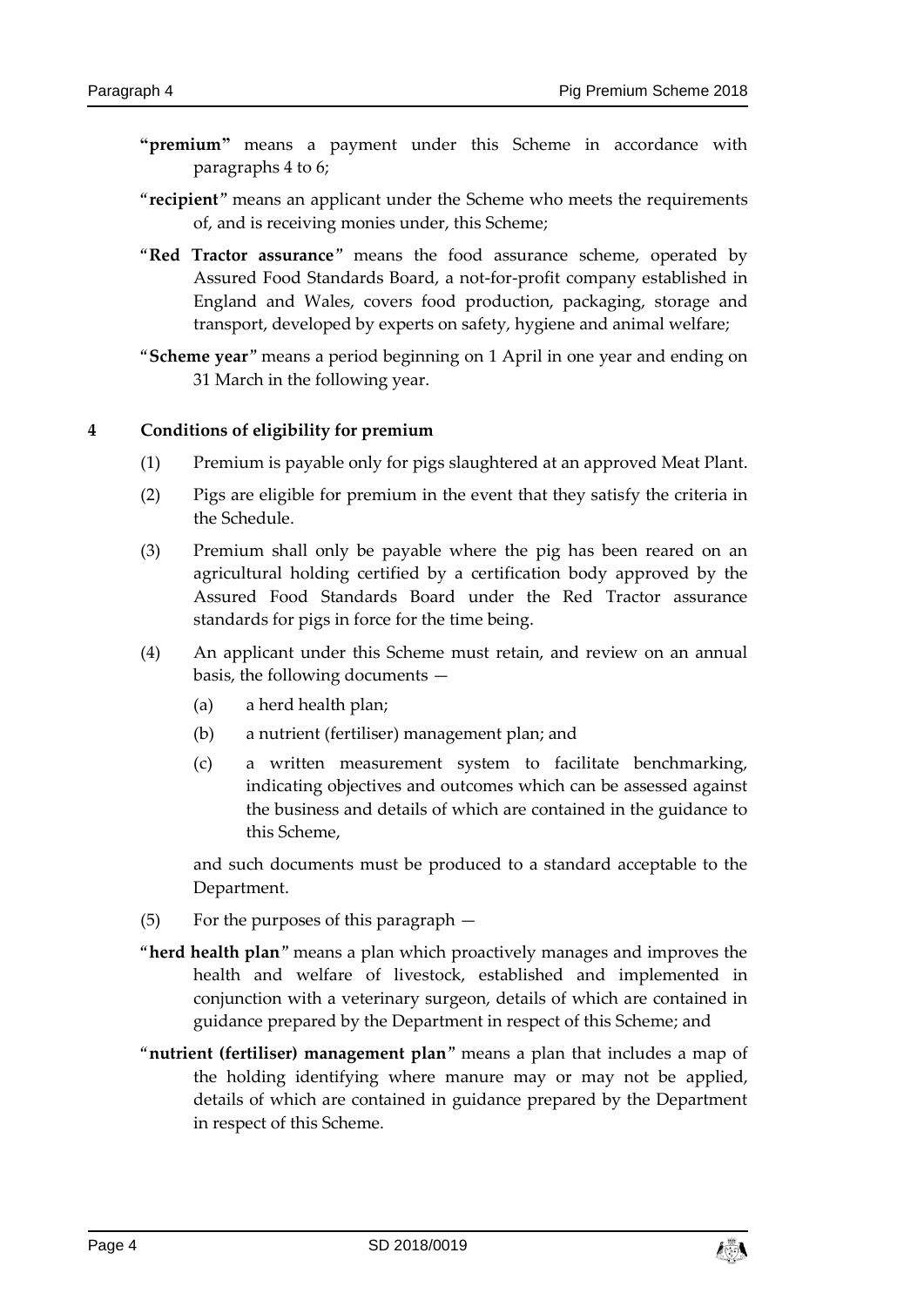- <span id="page-4-0"></span>(1) An application to this Scheme must be made from 1, but no later than, 31 March each year.
- (2) An application must be accompanied by  $-$ 
	- (a) evidence of certification referred to in paragraph 4(3); and
	- (b) the documents mentioned in paragraph  $4(4)$  above.
- (3) An applicant must also evidence that there is an agreed and suitable route for pig carcases to market as contained in the guidance to this Scheme.

# <span id="page-4-1"></span>**6 Payment of Premium**

- (1) Payments of the premium will only be made in respect of eligible carcases as set out in the Schedule to this Scheme.
- (2) The rate of premium will be a maximum of  $\text{\pounds}40$  per eligible carcase and the annual rate calculated will be set on an annual basis at least 3 months prior to the Scheme year.
- (3) Eligible carcases will be calculated on historical production and the amount payable per carcase at (2) above may be reduced based on the number of pigs considered eligible under the Scheme when the annual rate is settled.
- (4) In fixing the rate of premium the Department must secure, so far as is practicable, that taking one year with another the maximum annual expenditure does not exceed £120,000.

# <span id="page-4-2"></span>**7 Powers of authorised persons**

- (1) An authorised officer may at all reasonable times, on producing, if so required, a duly authenticated document showing his or her authority, enter any premises other than premises solely used as a dwelling house —
	- (a) where pigs to which an application or premium payments relate are kept;
	- (b) in which he or she has reasonable grounds to believe that documents required to meet the conditions of eligibility set down in paragraph 4(4) are held and to determine if an applicant under this Scheme has complied with those conditions.
- (2) An applicant under this Scheme, and any employee, servant or agent of such an applicant must give an authorised person all reasonable assistance in relation to the exercise of his or her powers under subparagraph (1).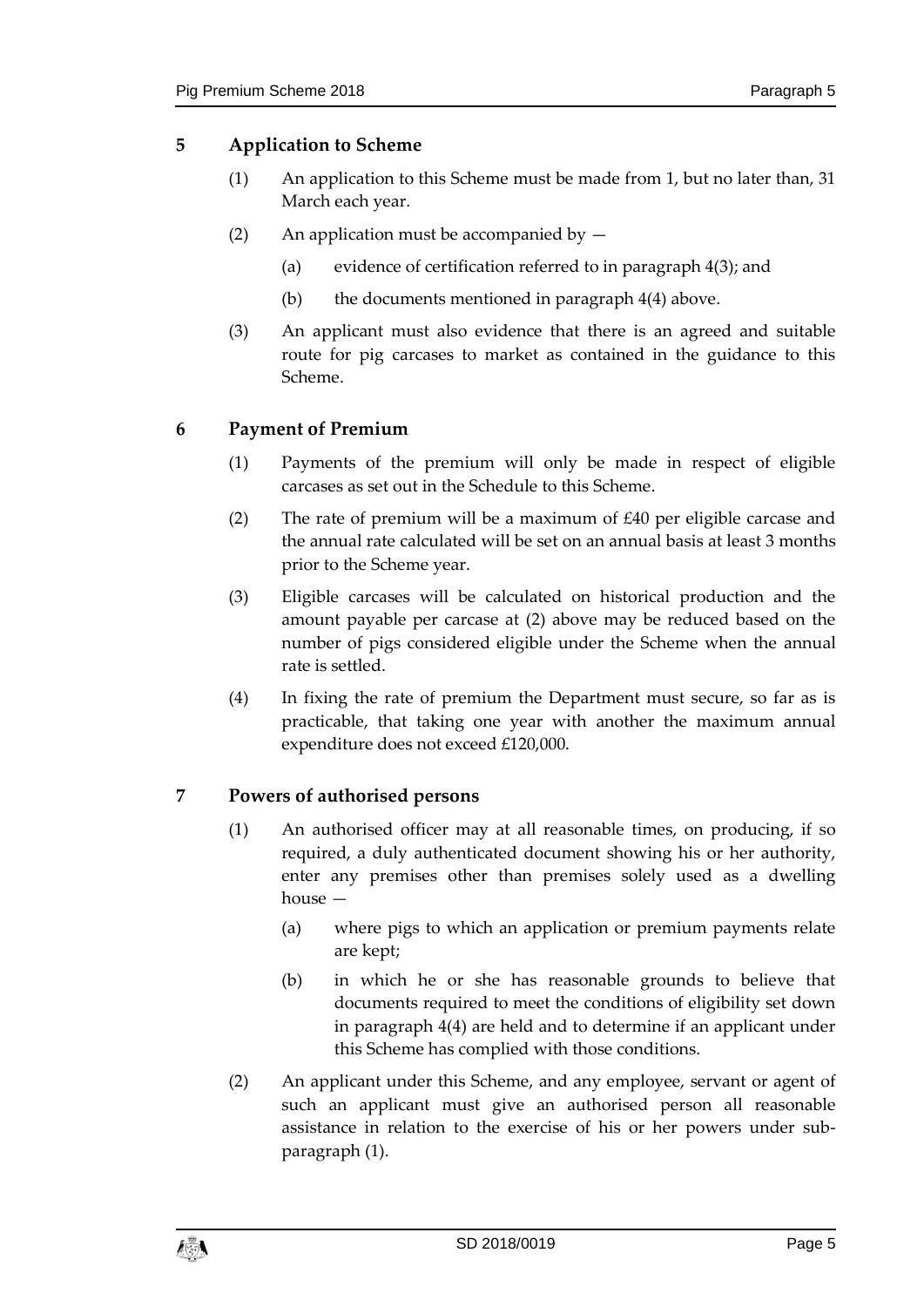# <span id="page-5-0"></span>**8 Department not to pay Premium Payments**

Where it is determined —

- (a) that the applicant is in breach of any of the conditions imposed under this Scheme; or
- (b) any information furnished to the Department by the applicant is false or misleading,

the Department shall not pay any Premium Payment and, where any payment has been made which proves to have been made in error then the Department shall recover that overpaid amount from the applicant.

## <span id="page-5-1"></span>**9 Offences**

An applicant who knowingly or recklessly furnishes false, incomplete or misleading information in connection with an application under this Scheme, commits an offence punishable on summary conviction by custody of not more than 6 months, a fine of £5,000, or both.

## <span id="page-5-2"></span>**10 Recovery of payments**

In any case where an amount falls to be paid to the Department by virtue of this Scheme, the amounts so falling to be paid shall be recoverable as a civil debt.

#### <span id="page-5-3"></span>**11 Reviews and appeals**

- (1) A person may, within 28 days of the date of notification of a decision under this Scheme, request in writing that the Department review the decision, stating the grounds on which the review is requested.
- (2) In the first instance, the application shall be reviewed by an officer of the Department who has had no involvement in the original application; this is known as a review.
- (3) Review decisions are to be made and notified to the applicant within 30 days of the date the review request was received.
- (4) Following notification of the outcome of the review, if an applicant considers that the grounds for review have not been addressed, he or she may apply in writing to the Department requesting that the matter be referred to the Appeals Committee ("the Committee").
- (5) An appeal shall be heard and a recommendation made by the Committee within 90 days from the date a request for an appeal is received.
- (6) Applicants may apply to be heard by the Committee on appeal.
- (7) In the case of an oral appeal the applicant must receive all the paperwork which is to be considered by the Committee in advance of the appeal hearing and applicant will be invited to attend part of the meeting.

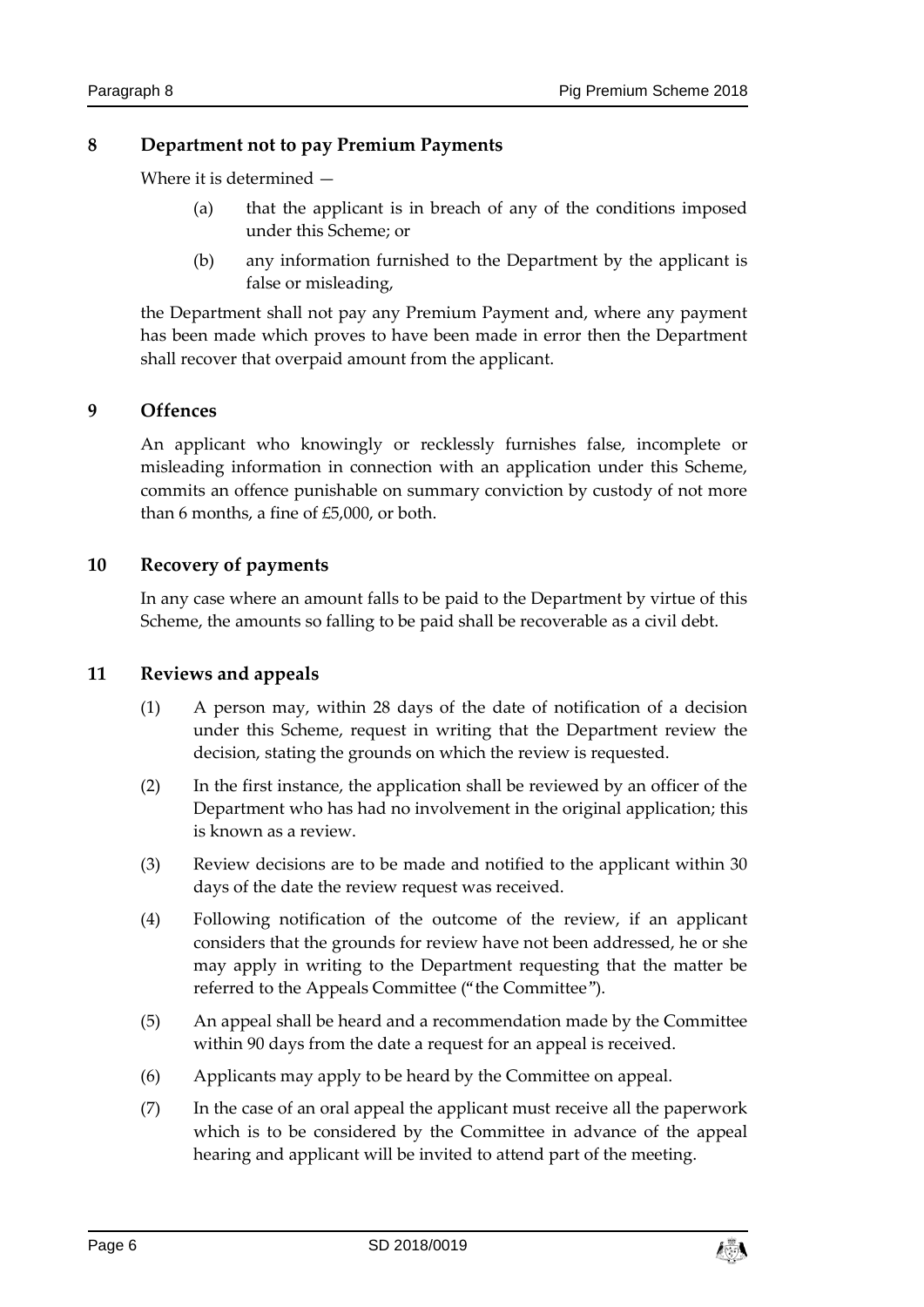- (8) During the oral hearing the applicant must be extended the opportunity to present his or her case and respond to the Committee's questions. Appellants may be accompanied and may wish to appoint someone to represent them.
- (9) The Committee must send a recommendation to the Minister of the Department for consideration and final decision. The Minister must reach a final decision within 28 days from receipt of the Committee's recommendation. In the case of a particularly complex appeal, a further period of consideration may be required and the applicant must be notified of this in writing.
- (10) The Department must provide the appellant with written notification of the Minister's decision within 28 days of the date of the decision being made.
- (11) For the purposes of this Scheme, the Committee is to be convened by the Department as required and must comprise —
	- (a) an industry representative;
	- (b) a Department representative who has not been involved in the original decision or the review; and
	- (c) an independent person who has appropriate knowledge of the subject area.
- (12) The Department must seek nominees to the Committee and maintain a list of those nominees along with a reference to their particular area of expertise. This list shall be available for inspection upon request.
- (13) The Committee when dealing with an appeal must
	- (a) work within the parameters of the Scheme;
	- (b) not award compensation; and
	- (c) make objective and evidenced recommendations in line with the Scheme specifications.

# <span id="page-6-0"></span>**12 Costs**

- (1) An application for an appeal shall incur a cost of £300, payable when the appeal is submitted.
- (2) Any charge for an appeal under paragraph (1) shall be refunded where that appeal is successful.

#### <span id="page-6-1"></span>**13 Scheme Review**

This Scheme shall be the subject of a review no later than 1 April 2022 or, in parallel with the review of the Agricultural Development Scheme, whichever is earlier.

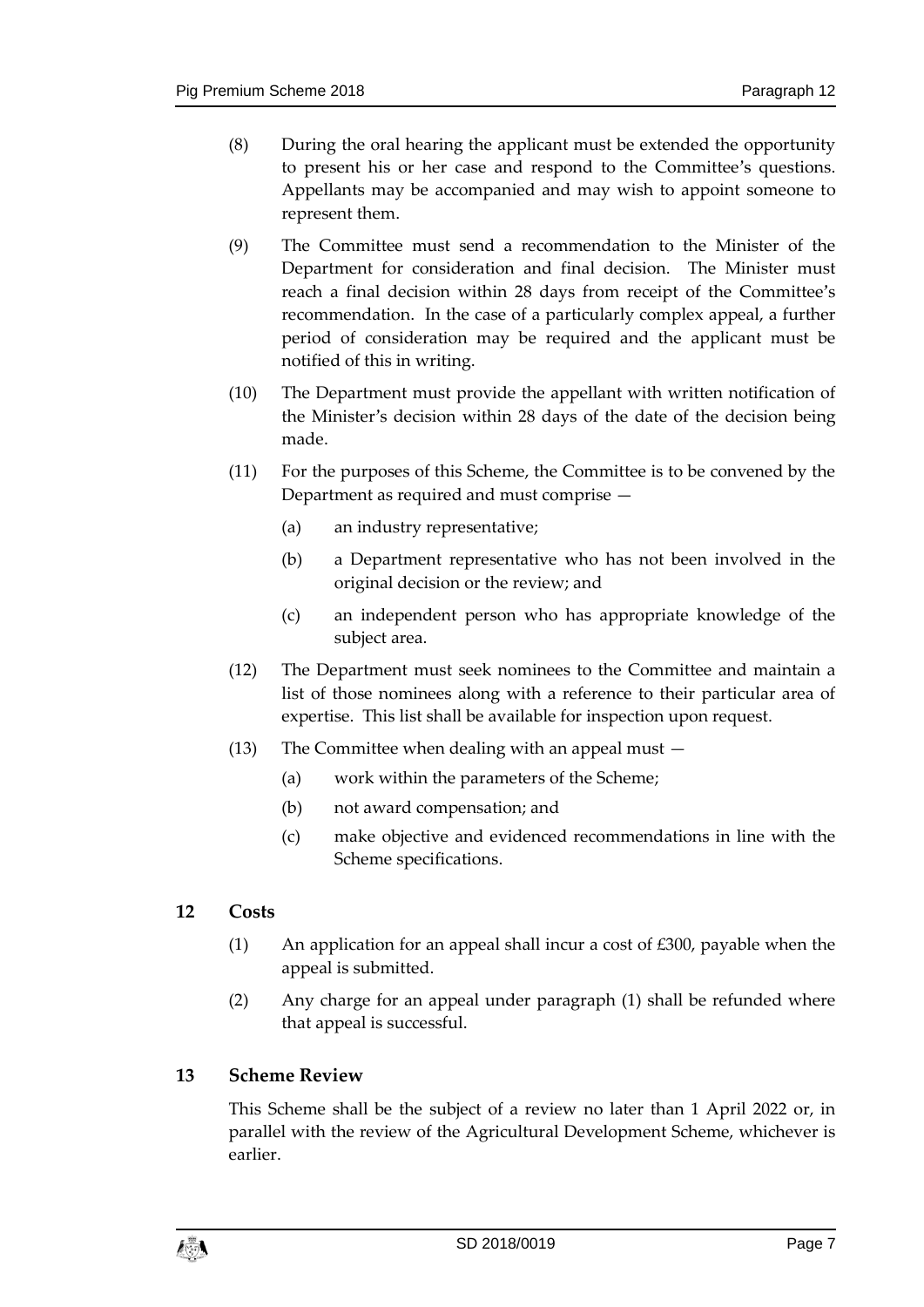# <span id="page-7-0"></span>**14 Revocations**

The following are revoked —

- (a) the Pig Premium Quota Scheme 2009<sup>3</sup>; and
- (b) the Pig Industry Restructuring Assistance Scheme 2011<sup>4</sup> .

#### **MADE 14TH FEBRUARY 2018**

**G BOOT** *Minister for Environment, Food and Agriculture*

-



<sup>3</sup> GC 28/09

<sup>4</sup> GC 0044/11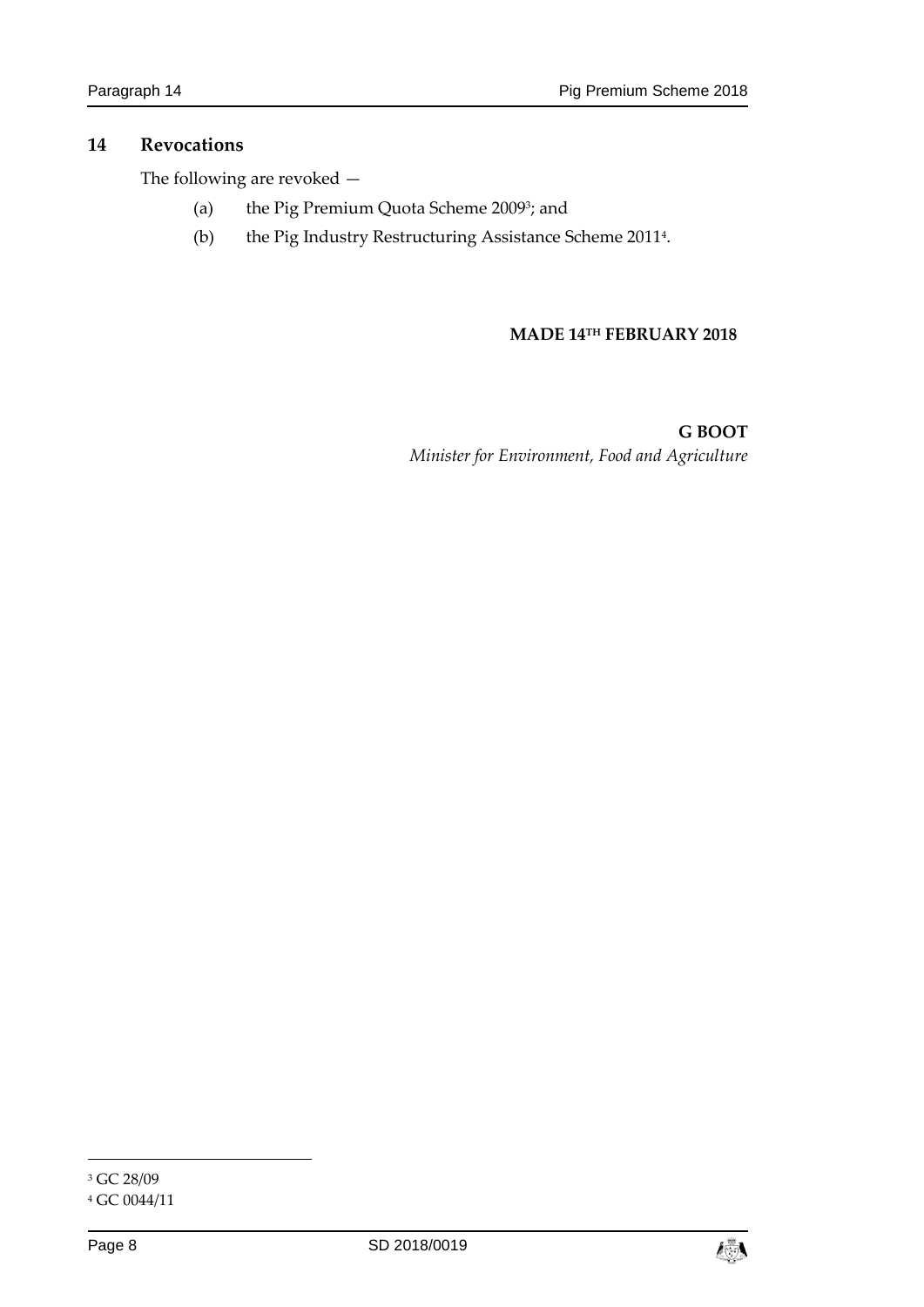#### **SCHEDULE**

## **Paragraph 6**

## <span id="page-8-1"></span><span id="page-8-0"></span>**QUALIFYING CRITERIA FOR PIG PREMIUM**

#### Qualifying Standards/Specifications

# <span id="page-8-2"></span>**1 Application**

The Scheme shall apply to all clean pigs, young boars and castrates, the carcases of which weigh more than 36 kilos.

# **2 Qualifying criteria in respect of Premium payments shall be —**

(1) Subject to paragraph (2), a carcase ranks for premium if, but only if in the case of a carcase falling within a weight band in line 1, the P2 measurement is less than or equal to the corresponding value shown in line 2.

| Weight in kilos | 36 to 48  | 48.1 to 50 | 50.1 to 56 | 56.1 and above |
|-----------------|-----------|------------|------------|----------------|
|                 |           |            |            |                |
| measurement     | 14 mm and | 15 mm and  | 16 mm and  | 17 mm and      |
|                 | under     | under      | under      | under          |

For the purpose of this paragraph the "P2 measurement" is the thickness of the back fat on the carcase determined by a meat grader approved by the Department using an electronic measuring device.

(2) A carcase produced for direct sale qualifies for premium and is not subject to the qualifying criteria in paragraph (1).